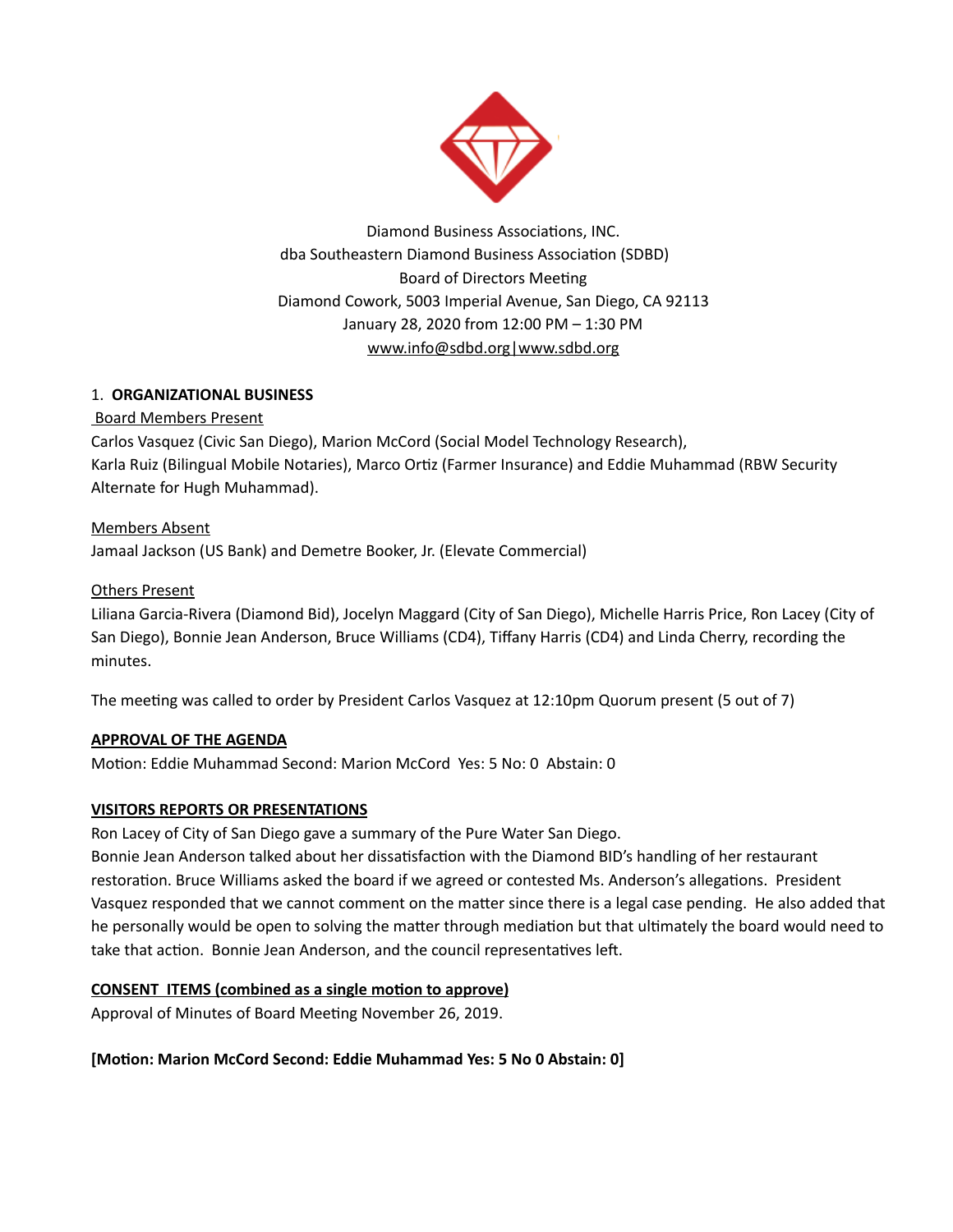## **ACTION ITEMS**

The Board discussed and took action on the following items:

- Authorize Liliana Garcia-Rivera to enter into contract with Jovita Juarez as Logistics Coordinator for Diamond Festival.
	- **[Moon: Eddie Muhammad Second: Karla Ruiz Yes: 5 No 0 Abstain 0]**
- Authorize Liliana Garcia-Rivera to enter into a contract with Jovita Juarez as Event Coordinator for Taste of the Diamond 2020.

**[Moon: Marion McCord Second: Karla Ruiz Yes: 5 No: 0 Abstain: 0]**

- Authorize Liliana Garcia-Rivera to enter into a contract with Michelle Harris Price to assist with Access to Capital Program for a 10-month period and including a commission structure for fundraising. **[Moon: Marion McCord Second: Eddie Muhammad Yes: 5 No 0 Abstain: 0]**
- **●** Authorize Liliana Garcia-Rivera to enter into a 501(c)3 Fiscal Agency Agreement with Civic San Diego. **[Moon: Marion McCord Second: Eddie Muhammad Yes: 5 No: 0 Abstain: 0]**

#### **FINANCIAL REPORTS Discussions: Receive & File**

**•** Establish ADHOC/working Fund Development Committee – Action Item **[Moon: Marion McCord Second: Eddie Muhammad Yes: 5 No: 0 Abstain: 0]** Marion McCord Marco Ortiz and Michelle Harris Price are interested

#### **EXECUTIVE DIRECTOR REPORT**

The Executive Director, or other members of the staff, may report to the Board about various matters involving the District. There will be no Board discussion except to ask questions or refer matters to staff, and no action will be taken unless item listed as an action item.

- Established of Budget Committee-Next month-Due March
- City of San Diego Site Visit 2/26/20
- Appropriations/Budget (draft 2/21/20 and final 3/5/20)
- Technology Update- Jennifer & Steve working on it.
- BIG Grant Update-met with LISC working on including Oak Park
- Councilmember Meeting Request 30 days ago (pending)
- CDC AC2 Program Termination effective December 2019
- MEKO Letter of Support- Five counties have adopted and submitted
- JCNI Collaboration-No action on collaboration will be taken unless we receive a formal request.

## **ADJOURNMENT INTO CLOSED SESSION**

The Board will meet in closed session to discuss the following:

- Legal Matter: Bonnie Jean Anderson
- Human Resources: Staffing changes

#### **RECONVENE OPEN SESSION/REPORT FROM CLOSED SESSION (IF APPLICABLE)**

● No report

## **ECONOMIC DEVELOPMENT COMMITTEE REPORT**

● Chairman absent

## **MARKETING COMMITTEE REPORT**

 $\bullet$  No report/no meeting